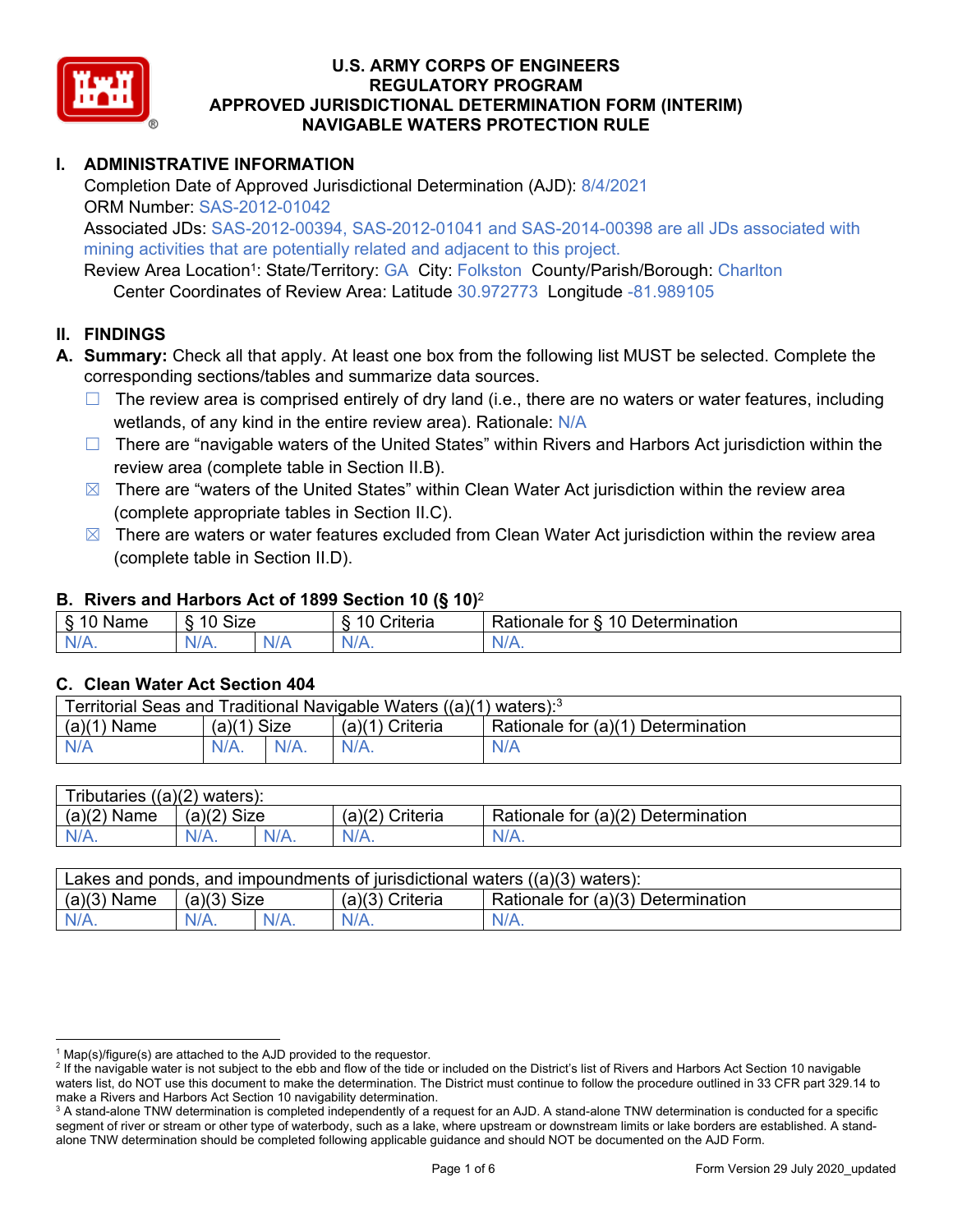

#### **U.S. ARMY CORPS OF ENGINEERS REGULATORY PROGRAM APPROVED JURISDICTIONAL DETERMINATION FORM (INTERIM) NAVIGABLE WATERS PROTECTION RULE**

|                   | Adjacent wetlands $((a)(4)$ waters): |                  |                                                          |                                                                                                                                                                                                                                                                                                                                |  |  |  |
|-------------------|--------------------------------------|------------------|----------------------------------------------------------|--------------------------------------------------------------------------------------------------------------------------------------------------------------------------------------------------------------------------------------------------------------------------------------------------------------------------------|--|--|--|
| $(a)(4)$ Name     | $(a)(4)$ Size                        |                  | (a)(4) Criteria                                          | Rationale for (a)(4) Determination                                                                                                                                                                                                                                                                                             |  |  |  |
| <b>Wetland 28</b> | 2.97                                 | $\text{acre}(s)$ | (a)(4) Wetland<br>abuts an $(a)(1)$ -<br>$(a)(3)$ water. | Wetland 28 is part of a larger off-site wetland system<br>known as Big Bay. According to aerial imagery,<br>USGS Topographic Maps, NWI data, and NHD data,<br>Big Bay directly abuts a likely (a)(2) tributary known<br>as Little Buffalo Creek. Little Buffalo Creek drains to<br>the Satilla River which is an (a)(1) water. |  |  |  |
| <b>Wetland 29</b> | 27.27                                | $\text{acre}(s)$ | (a)(4) Wetland<br>abuts an $(a)(1)$ -<br>$(a)(3)$ water. | Wetland 29 is part of a larger off-site wetland<br>system. According to aerial imagery, USGS<br>Topographic Maps, NWI data, and NHD data, this<br>wetland system directly abuts a likely (a)(2) tributary<br>known as Baileys Branch. Baileys Branch drains to<br>the Satilla River.                                           |  |  |  |

## **D. Excluded Waters or Features**

|                       | Excluded waters $((b)(1) - (b)(12))$ : <sup>4</sup> |                  |                                    |                                                                                                                                                                                                                                                                                                                                                                                                                                                                                                                                                                                                                                |  |  |  |
|-----------------------|-----------------------------------------------------|------------------|------------------------------------|--------------------------------------------------------------------------------------------------------------------------------------------------------------------------------------------------------------------------------------------------------------------------------------------------------------------------------------------------------------------------------------------------------------------------------------------------------------------------------------------------------------------------------------------------------------------------------------------------------------------------------|--|--|--|
| <b>Exclusion Name</b> | <b>Exclusion Size</b>                               |                  | Exclusion <sup>5</sup>             | <b>Rationale for Exclusion Determination</b>                                                                                                                                                                                                                                                                                                                                                                                                                                                                                                                                                                                   |  |  |  |
| <b>Wetland 6</b>      | 41.33                                               | $\text{acre}(s)$ | $(b)(1)$ Non-<br>adjacent wetland. | This wetland is not adjacent to an $(a)(1)-(a)(3)$<br>water as defined by NWPR. This Wetland does<br>not abut an $(a)(1)-(a)(3)$ water. This wetland is<br>not physically separated from an $(a)(1)-(a)(3)$<br>water by only a berm, bank, dune, or similar<br>natural feature. This wetland is not inundated by<br>flooding from an $(a)(1)-(a)(3)$ water in a typical<br>year. This wetland is not physically separated<br>from an $(a)(1)-(a)(3)$ water by only an artificial<br>structure that allows for a direct hydrologic<br>surface connection between the wetland and an<br>$(a)(1)-(a)(3)$ water in a typical year. |  |  |  |
| Wetland 16            | 1.5                                                 | $\text{acre}(s)$ | $(b)(1)$ Non-<br>adjacent wetland. | This wetland is not adjacent to an $(a)(1)-(a)(3)$<br>water as defined by NWPR. This Wetland does<br>not abut an $(a)(1)-(a)(3)$ water. This wetland is<br>not physically separated from an $(a)(1)-(a)(3)$<br>water by only a berm, bank, dune, or similar<br>natural feature. This wetland is not inundated by<br>flooding from an $(a)(1)-(a)(3)$ water in a typical<br>year. This wetland is not physically separated<br>from an $(a)(1)-(a)(3)$ water by only an artificial<br>structure that allows for a direct hydrologic<br>surface connection between the wetland and an<br>$(a)(1)-(a)(3)$ water in a typical year. |  |  |  |

 $^4$  Some excluded waters, such as (b)(2) and (b)(4), may not be specifically identified on the AJD form unless a requestor specifically asks a Corps district to do so. Corps districts may, in case-by-case instances, choose to identify some or all of these waters within the review area.

 $^5$  Because of the broad nature of the (b)(1) exclusion and in an effort to collect data on specific types of waters that would be covered by the (b)(1) exclusion, four sub-categories of (b)(1) exclusions were administratively created for the purposes of the AJD Form. These four sub-categories are not new exclusions, but are simply administrative distinctions and remain (b)(1) exclusions as defined by the NWPR.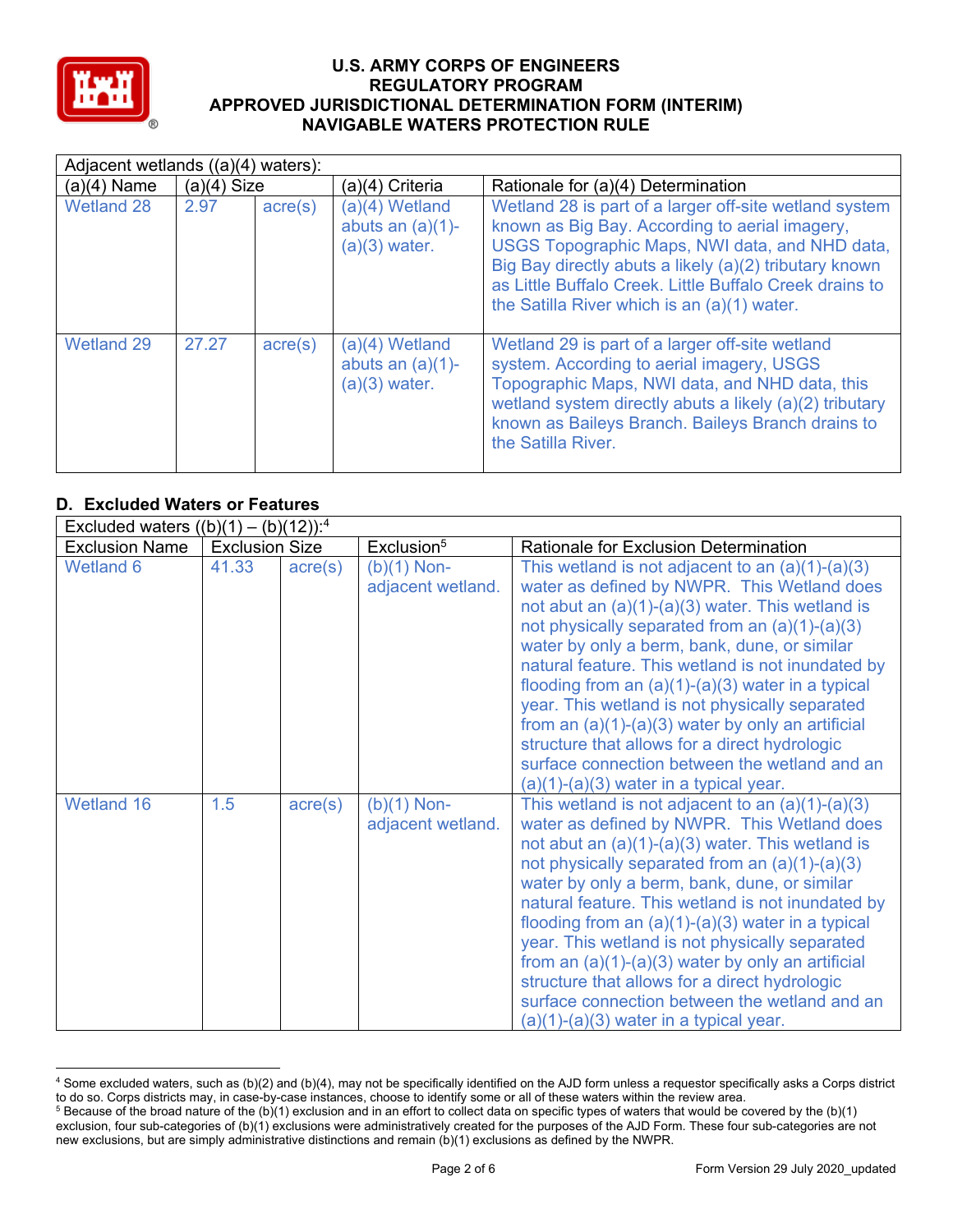

#### **U.S. ARMY CORPS OF ENGINEERS REGULATORY PROGRAM APPROVED JURISDICTIONAL DETERMINATION FORM (INTERIM) NAVIGABLE WATERS PROTECTION RULE**

| Excluded waters $((b)(1) - (b)(12))$ : <sup>4</sup> |                       |                  |                                    |                                                                                                                                                                                                                                                                                                                                                                                                                                                                                                                                                                                                                                |  |  |
|-----------------------------------------------------|-----------------------|------------------|------------------------------------|--------------------------------------------------------------------------------------------------------------------------------------------------------------------------------------------------------------------------------------------------------------------------------------------------------------------------------------------------------------------------------------------------------------------------------------------------------------------------------------------------------------------------------------------------------------------------------------------------------------------------------|--|--|
| <b>Exclusion Name</b>                               | <b>Exclusion Size</b> |                  | Exclusion <sup>5</sup>             | Rationale for Exclusion Determination                                                                                                                                                                                                                                                                                                                                                                                                                                                                                                                                                                                          |  |  |
| <b>Wetland 17</b>                                   | 1.24                  | $\text{acre}(s)$ | $(b)(1)$ Non-<br>adjacent wetland. | This wetland is not adjacent to an $(a)(1)-(a)(3)$<br>water as defined by NWPR. This Wetland does<br>not abut an $(a)(1)-(a)(3)$ water. This wetland is<br>not physically separated from an $(a)(1)-(a)(3)$<br>water by only a berm, bank, dune, or similar<br>natural feature. This wetland is not inundated by<br>flooding from an $(a)(1)-(a)(3)$ water in a typical<br>year. This wetland is not physically separated<br>from an $(a)(1)-(a)(3)$ water by only an artificial<br>structure that allows for a direct hydrologic<br>surface connection between the wetland and an<br>$(a)(1)-(a)(3)$ water in a typical year. |  |  |
| <b>Wetland 18</b>                                   | 7.77                  | acre(s)          | $(b)(1)$ Non-<br>adjacent wetland. | This wetland is not adjacent to an $(a)(1)-(a)(3)$<br>water as defined by NWPR. This Wetland does<br>not abut an $(a)(1)-(a)(3)$ water. This wetland is<br>not physically separated from an (a)(1)-(a)(3)<br>water by only a berm, bank, dune, or similar<br>natural feature. This wetland is not inundated by<br>flooding from an $(a)(1)-(a)(3)$ water in a typical<br>year. This wetland is not physically separated<br>from an $(a)(1)-(a)(3)$ water by only an artificial<br>structure that allows for a direct hydrologic<br>surface connection between the wetland and an<br>$(a)(1)-(a)(3)$ water in a typical year.   |  |  |
| <b>Wetland 19</b>                                   | 0.83                  | $\text{acre}(s)$ | $(b)(1)$ Non-<br>adjacent wetland. | This wetland is not adjacent to an $(a)(1)-(a)(3)$<br>water as defined by NWPR. This Wetland does<br>not abut an $(a)(1)-(a)(3)$ water. This wetland is<br>not physically separated from an $(a)(1)-(a)(3)$<br>water by only a berm, bank, dune, or similar<br>natural feature. This wetland is not inundated by<br>flooding from an $(a)(1)-(a)(3)$ water in a typical<br>year. This wetland is not physically separated<br>from an $(a)(1)-(a)(3)$ water by only an artificial<br>structure that allows for a direct hydrologic<br>surface connection between the wetland and an<br>$(a)(1)-(a)(3)$ water in a typical year. |  |  |
| <b>Wetland 20</b>                                   | 1.07                  | $\text{acre}(s)$ | $(b)(1)$ Non-<br>adjacent wetland. | This wetland is not adjacent to an $(a)(1)-(a)(3)$<br>water as defined by NWPR. This Wetland does<br>not abut an $(a)(1)-(a)(3)$ water. This wetland is<br>not physically separated from an $(a)(1)-(a)(3)$<br>water by only a berm, bank, dune, or similar<br>natural feature. This wetland is not inundated by<br>flooding from an (a)(1)-(a)(3) water in a typical<br>year. This wetland is not physically separated<br>from an $(a)(1)-(a)(3)$ water by only an artificial<br>structure that allows for a direct hydrologic<br>surface connection between the wetland and an<br>$(a)(1)-(a)(3)$ water in a typical year.   |  |  |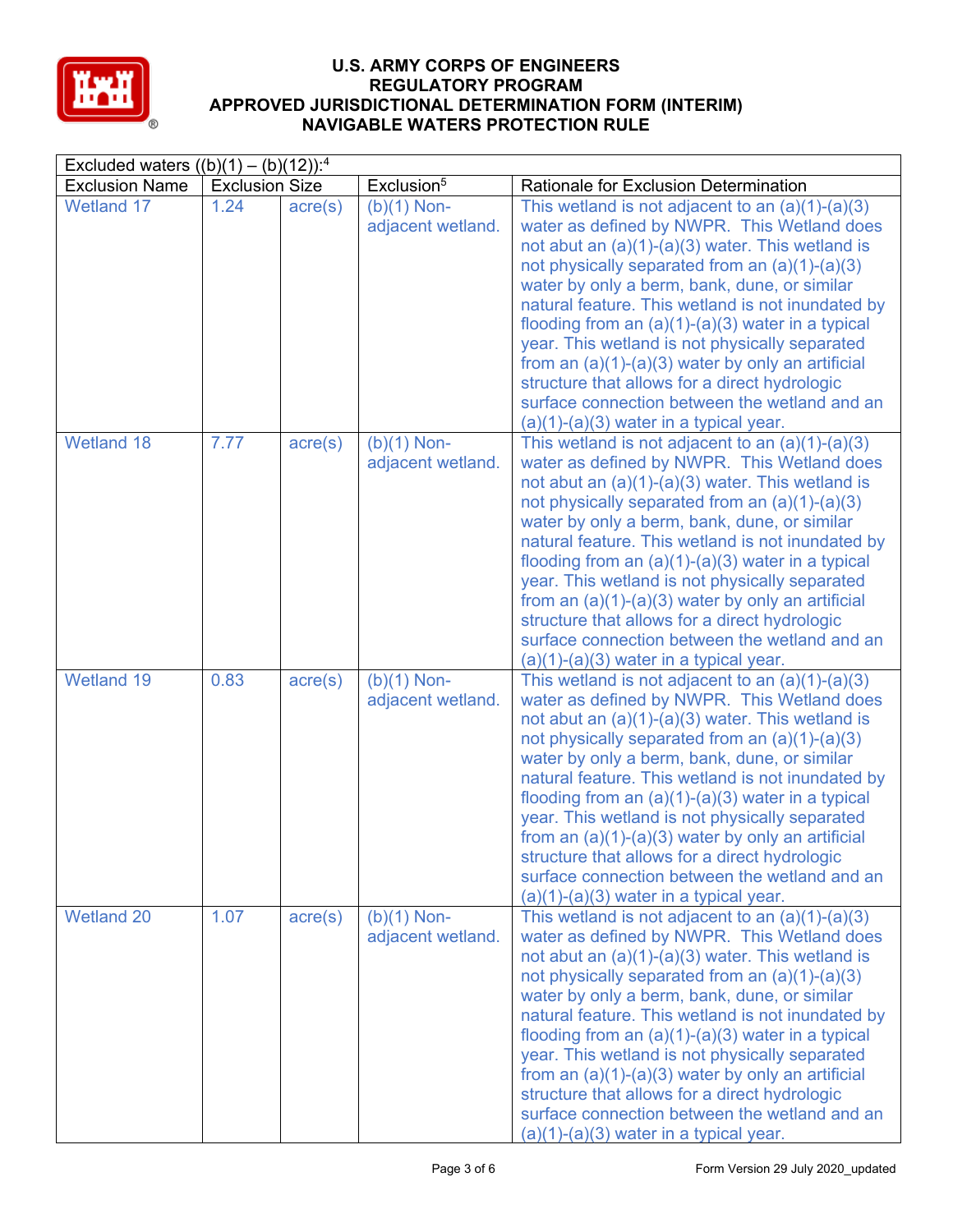

### **U.S. ARMY CORPS OF ENGINEERS REGULATORY PROGRAM APPROVED JURISDICTIONAL DETERMINATION FORM (INTERIM) NAVIGABLE WATERS PROTECTION RULE**

| Excluded waters $((b)(1) - (b)(12))$ : <sup>4</sup> |                       |                  |                                    |                                                                                                                                                                                                                                                                                                                                                                                                                                                                                                                                                                                                                                |  |  |
|-----------------------------------------------------|-----------------------|------------------|------------------------------------|--------------------------------------------------------------------------------------------------------------------------------------------------------------------------------------------------------------------------------------------------------------------------------------------------------------------------------------------------------------------------------------------------------------------------------------------------------------------------------------------------------------------------------------------------------------------------------------------------------------------------------|--|--|
| <b>Exclusion Name</b>                               | <b>Exclusion Size</b> |                  | Exclusion <sup>5</sup>             | Rationale for Exclusion Determination                                                                                                                                                                                                                                                                                                                                                                                                                                                                                                                                                                                          |  |  |
| <b>Wetland 21</b>                                   | 0.5                   | $\text{acre}(s)$ | $(b)(1)$ Non-<br>adjacent wetland. | This wetland is not adjacent to an $(a)(1)-(a)(3)$<br>water as defined by NWPR. This Wetland does<br>not abut an $(a)(1)-(a)(3)$ water. This wetland is<br>not physically separated from an $(a)(1)-(a)(3)$<br>water by only a berm, bank, dune, or similar<br>natural feature. This wetland is not inundated by<br>flooding from an $(a)(1)-(a)(3)$ water in a typical<br>year. This wetland is not physically separated<br>from an $(a)(1)-(a)(3)$ water by only an artificial<br>structure that allows for a direct hydrologic<br>surface connection between the wetland and an<br>$(a)(1)-(a)(3)$ water in a typical year. |  |  |
| <b>Wetland 22</b>                                   | 6.98                  | acre(s)          | $(b)(1)$ Non-<br>adjacent wetland. | This wetland is not adjacent to an $(a)(1)-(a)(3)$<br>water as defined by NWPR. This Wetland does<br>not abut an $(a)(1)-(a)(3)$ water. This wetland is<br>not physically separated from an (a)(1)-(a)(3)<br>water by only a berm, bank, dune, or similar<br>natural feature. This wetland is not inundated by<br>flooding from an $(a)(1)-(a)(3)$ water in a typical<br>year. This wetland is not physically separated<br>from an $(a)(1)-(a)(3)$ water by only an artificial<br>structure that allows for a direct hydrologic<br>surface connection between the wetland and an<br>$(a)(1)-(a)(3)$ water in a typical year.   |  |  |
| <b>Wetland 23</b>                                   | 9.25                  | $\text{acre}(s)$ | $(b)(1)$ Non-<br>adjacent wetland. | This wetland is not adjacent to an $(a)(1)-(a)(3)$<br>water as defined by NWPR. This Wetland does<br>not abut an $(a)(1)-(a)(3)$ water. This wetland is<br>not physically separated from an $(a)(1)-(a)(3)$<br>water by only a berm, bank, dune, or similar<br>natural feature. This wetland is not inundated by<br>flooding from an $(a)(1)-(a)(3)$ water in a typical<br>year. This wetland is not physically separated<br>from an $(a)(1)-(a)(3)$ water by only an artificial<br>structure that allows for a direct hydrologic<br>surface connection between the wetland and an<br>$(a)(1)-(a)(3)$ water in a typical year. |  |  |
| <b>Wetland 24</b>                                   | 6.18                  | $\text{acre}(s)$ | $(b)(1)$ Non-<br>adjacent wetland. | This wetland is not adjacent to an $(a)(1)-(a)(3)$<br>water as defined by NWPR. This Wetland does<br>not abut an $(a)(1)-(a)(3)$ water. This wetland is<br>not physically separated from an $(a)(1)-(a)(3)$<br>water by only a berm, bank, dune, or similar<br>natural feature. This wetland is not inundated by<br>flooding from an (a)(1)-(a)(3) water in a typical<br>year. This wetland is not physically separated<br>from an $(a)(1)-(a)(3)$ water by only an artificial<br>structure that allows for a direct hydrologic<br>surface connection between the wetland and an<br>$(a)(1)-(a)(3)$ water in a typical year.   |  |  |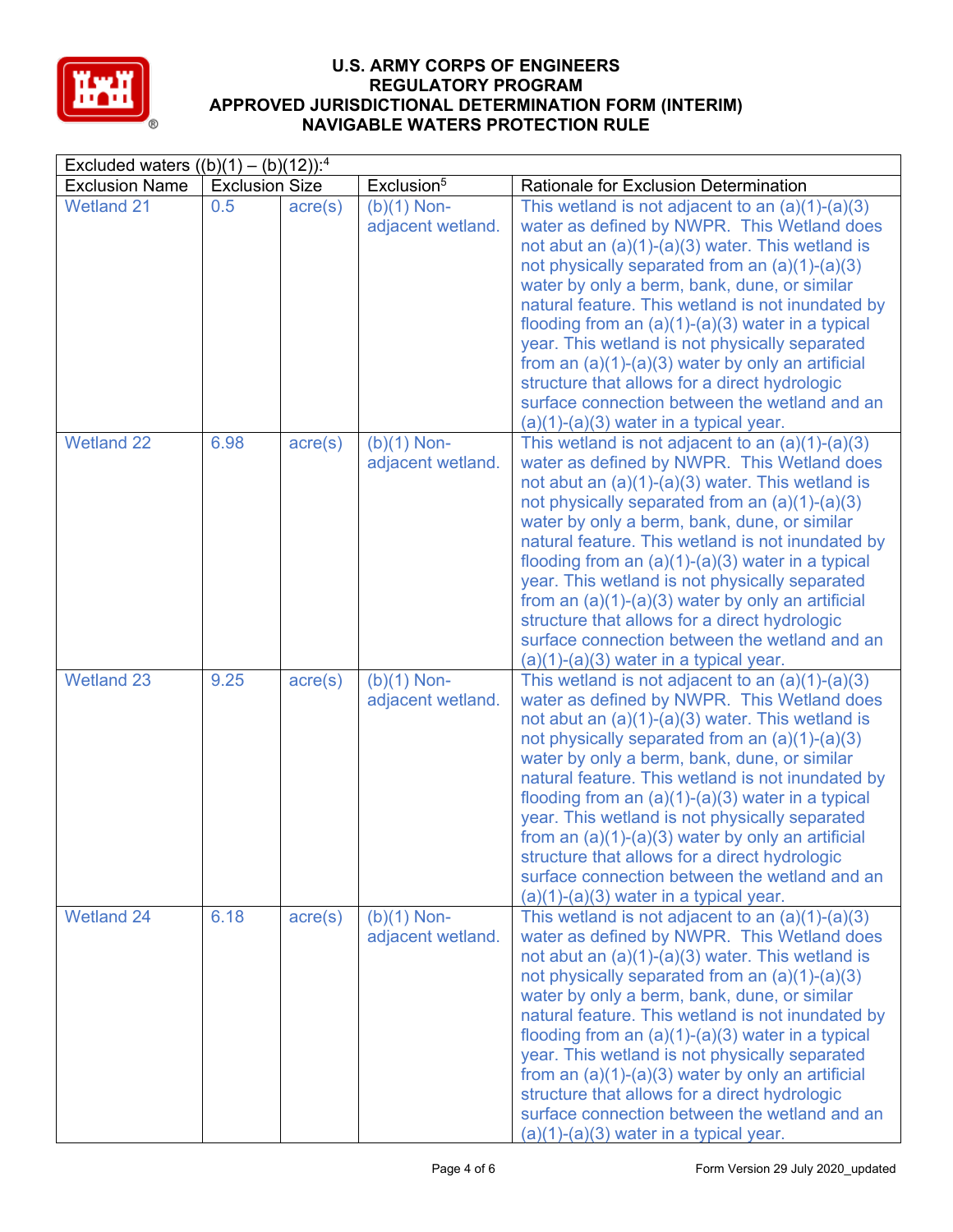

# **U.S. ARMY CORPS OF ENGINEERS REGULATORY PROGRAM APPROVED JURISDICTIONAL DETERMINATION FORM (INTERIM) NAVIGABLE WATERS PROTECTION RULE**

| Excluded waters $((b)(1) - (b)(12))$ : <sup>4</sup> |                       |                  |                                    |                                                                                                                                                                                                                                                                                                                                                                                                                                                                                                                                                                                                                              |
|-----------------------------------------------------|-----------------------|------------------|------------------------------------|------------------------------------------------------------------------------------------------------------------------------------------------------------------------------------------------------------------------------------------------------------------------------------------------------------------------------------------------------------------------------------------------------------------------------------------------------------------------------------------------------------------------------------------------------------------------------------------------------------------------------|
| <b>Exclusion Name</b>                               | <b>Exclusion Size</b> |                  | Exclusion <sup>5</sup>             | Rationale for Exclusion Determination                                                                                                                                                                                                                                                                                                                                                                                                                                                                                                                                                                                        |
| <b>Wetland 25</b>                                   | 39.6                  | $\text{acre}(s)$ | $(b)(1)$ Non-<br>adjacent wetland. | This wetland is not adjacent to an $(a)(1)-(a)(3)$<br>water as defined by NWPR. This Wetland does<br>not abut an $(a)(1)-(a)(3)$ water. This wetland is<br>not physically separated from an (a)(1)-(a)(3)<br>water by only a berm, bank, dune, or similar<br>natural feature. This wetland is not inundated by<br>flooding from an $(a)(1)-(a)(3)$ water in a typical<br>year. This wetland is not physically separated<br>from an $(a)(1)-(a)(3)$ water by only an artificial<br>structure that allows for a direct hydrologic<br>surface connection between the wetland and an<br>$(a)(1)-(a)(3)$ water in a typical year. |
| <b>Wetland 26</b>                                   | 1.91                  | $\text{acre}(s)$ | $(b)(1)$ Non-<br>adjacent wetland. | This wetland is not adjacent to an $(a)(1)-(a)(3)$<br>water as defined by NWPR. This Wetland does<br>not abut an $(a)(1)-(a)(3)$ water. This wetland is<br>not physically separated from an (a)(1)-(a)(3)<br>water by only a berm, bank, dune, or similar<br>natural feature. This wetland is not inundated by<br>flooding from an $(a)(1)-(a)(3)$ water in a typical<br>year. This wetland is not physically separated<br>from an $(a)(1)-(a)(3)$ water by only an artificial<br>structure that allows for a direct hydrologic<br>surface connection between the wetland and an<br>$(a)(1)-(a)(3)$ water in a typical year. |
| <b>Wetland 27</b>                                   | 1.02                  | $\text{acre}(s)$ | $(b)(1)$ Non-<br>adjacent wetland. | This wetland is not adjacent to an $(a)(1)-(a)(3)$<br>water as defined by NWPR. This Wetland does<br>not abut an $(a)(1)-(a)(3)$ water. This wetland is<br>not physically separated from an (a)(1)-(a)(3)<br>water by only a berm, bank, dune, or similar<br>natural feature. This wetland is not inundated by<br>flooding from an $(a)(1)-(a)(3)$ water in a typical<br>year. This wetland is not physically separated<br>from an $(a)(1)-(a)(3)$ water by only an artificial<br>structure that allows for a direct hydrologic<br>surface connection between the wetland and an<br>$(a)(1)-(a)(3)$ water in a typical year. |

## **III. SUPPORTING INFORMATION**

- **A. Select/enter all resources** that were used to aid in this determination and attach data/maps to this document and/or references/citations in the administrative record, as appropriate.
	- ☒ Information submitted by, or on behalf of, the applicant/consultant: HHNT, inc.; Brandon Smith Rationale: N/A This information is sufficient for purposes of this AJD.
	- $\Box$  Data sheets prepared by the Corps: Title(s) and/or date(s).
	- ☒ Photographs: Aerial and Other: Aerial photography taken from Maxar dated December 2019. Photosheets taken during delineation (March 2021) located in Appendix D